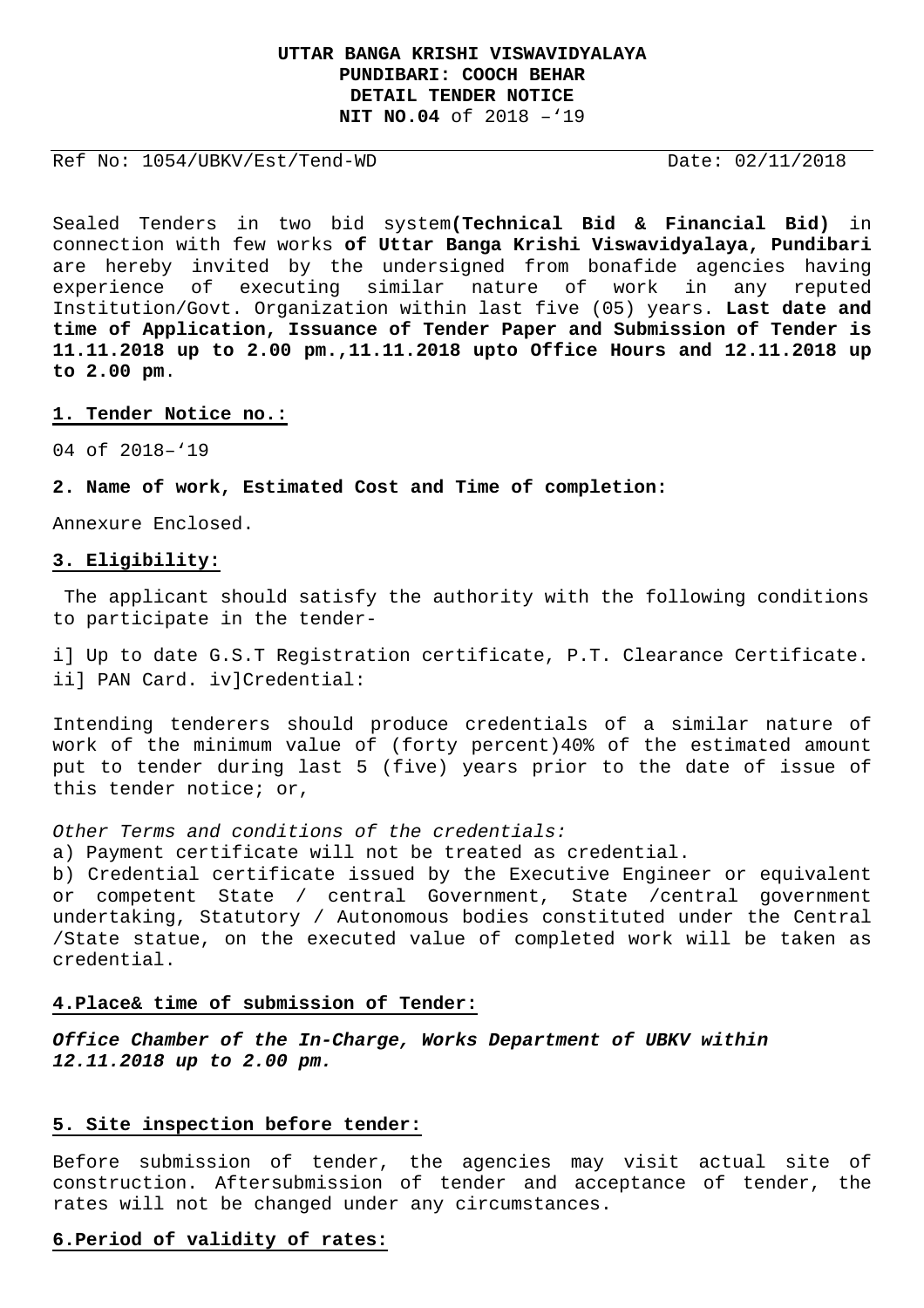Rates shall remain valid till completion of the work pertaining to this NIT.

## **7.Acceptance of tender and issuance of work order:**

The acceptance of tender and subsequent issuance of work order shall be laying with the authority who does not bound himself to acceptthe lowest tender and reserves to himself the authority to reject any or all tenders without assigning any reason whatsoever.

### **8.Enhancement of tender rate:**

Under no circumstances the tendered rate will be enhanced after acceptance within the validity period of rates of tender (completion of the work).

## **9.Earnest Money Deposit:**

Earnest Money @ 2.00% of the tendered amount shall have to be deposited with the **Technical Bid** of the tender in the form of **D.D./Bankers Cheque**  in favour of Uttar Banga Krishi Viswavidyalaya, Pundibari, Payable at Cooch Behar.

### **10.Security money:**

In respect of successful tenderer (there after called the **contractor**, **Earnest money** will be converted as part of security deposit. In addition, **Security Deposit** @8.00% (Eight point zero zero percent) will be deducted from final/running bill and the same will be processed for refund after **one year** of completion of the work.

## **11.Labour Welfare Cess/GST:**

Labour Welfare Cess and GST shall be deducted from running /final bill as per Govt. norms.

## **12.Procedure of Submission of Tender:**

Two separate sealed envelopes one for **"Technical Bid**" and another for **"Financial Bid"** shall have to be submitted in a big envelope superscripting name of work **and** Sl. No. in block letters. "**Technical Bid"**  should comprise of documents related to Up to date clearance of G.S.T, P.T., Certificate, PAN Card along with credential in the form of **Work Completion Certificate** and earnest money. "F**inancial Bid"** should comprise of issued tender documents viz. Specification, Price Schedule / Schedule of Work duly signed by the applicant along with **Rate Quote** in figures and words. "**Financial Bid**" of the technically qualified participants will only be opened as per the discretion of UBKV Authority.

> $Sd$  *Registrar (Actg.) Uttar Banga Krishi Viswavidyalaya.*